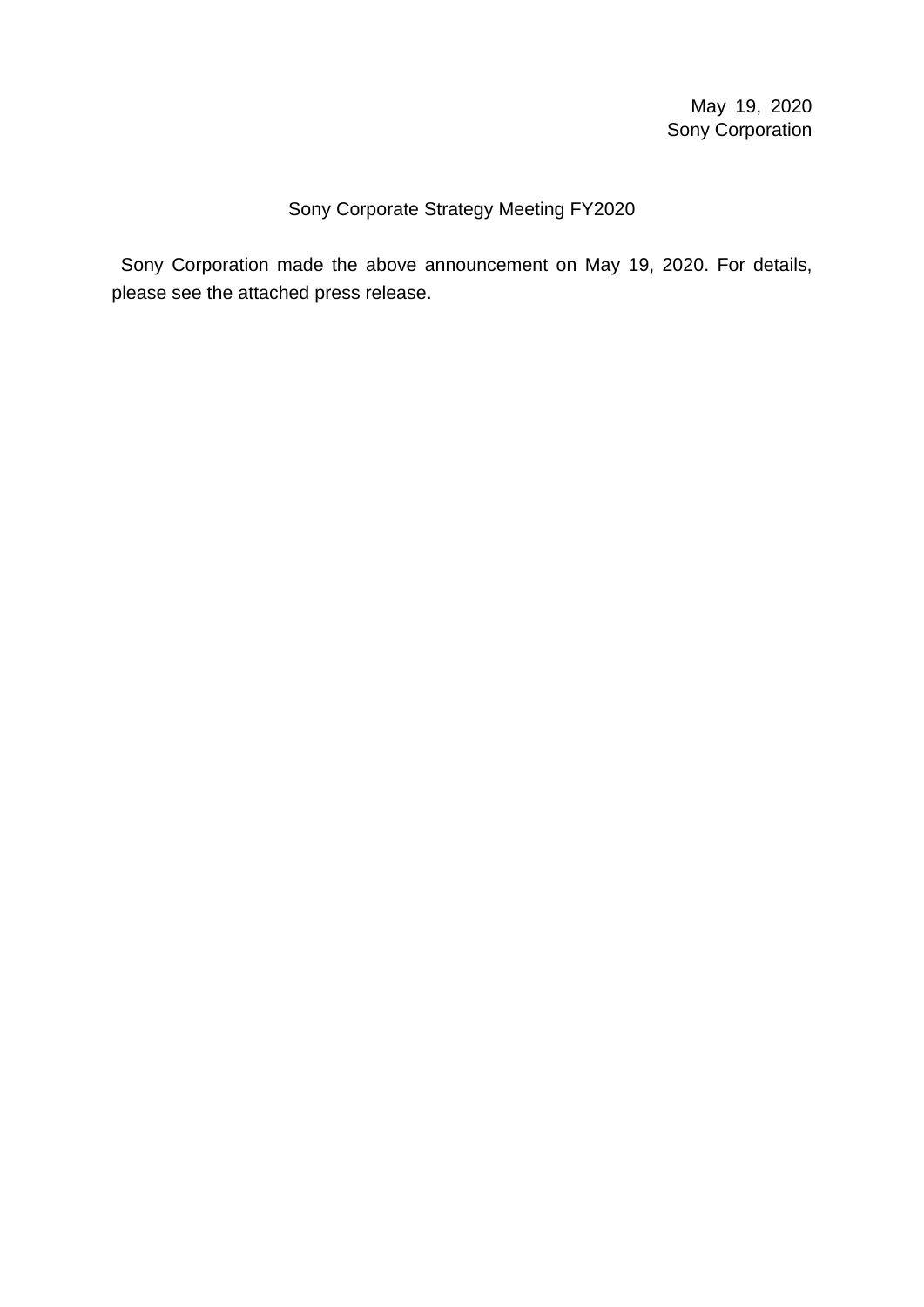# **SONY** *News & Information*

Sony Corporation 1-7-1 Konan, Minato-ku, Tokyo

> No. 20-042E May 19, 2020

## Sony Corporate Strategy Meeting FY2020

Tokyo, Japan - Sony Corporation ("Sony" or the "Company") today held its Corporate Strategy Meeting for the fiscal year ending March 31, 2021 (FY2020).

Sony continues to prioritize management with a long-term view, and defines its purpose as to "fill the world with emotion through the power of creativity and technology," and its management direction as "getting closer to people."

President and CEO Kenichiro Yoshida explained that people are at the core of the Sony Group's business portfolio, outlined actions to strengthen Group management, and laid out the direction of the evolution of each business.

Highlights from the presentation are available below. For further details, please refer to the speech materials and presentation slides from the event, which will be available on Sony's corporate website.

- 1. People are at the Core of the Sony Group's Business Portfolio
- The Sony Group's business portfolio is structured with people at its core.
	- Content and Direct-to-Consumer ("DTC") businesses that "move people's hearts"
	- $\triangleright$  Branded hardware and CMOS image sensors that "connect people to people"
	- $\triangleright$  Automotive sensing, medical and financial services businesses that "support people"

#### 2. Actions to Strengthen Group Management

Sony will change its Group structure in order to lead the evolution of each individual business and further leverage the diversity of its business portfolio.

- Launch of "Sony Group Corporation" as Sony Group headquarters (effective April 1, 2021)
	- $\triangleright$  Sony Corporation currently has two functions, one as the headquarters of the Sony Group, and the other to provide overall management support for its electronics businesses. These functions will be separated and redefined, with Sony Group Corporation focusing on its role as the headquarters of the Sony Group.
- Succession to "Sony Corporation" company name by Sony Electronics Corporation (effective April 1, 2021)
	- $\triangleright$  Following the launch of Sony Group Corporation, Sony Electronics Corporation, which currently operates the electronics business that is the origin of Sony's business, will succeed to the company name "Sony Corporation."
- Financial Services business to become wholly-owned subsidiary
	- In order to achieve further growth and strengthen governance within its financial services business with the goal of enhancing the corporate value of the overall Sony Group, Sony is making a tender offer for shares and other equity securities of Sony Financial Holdings Inc. ("SFH"), of which it currently owns an approximately 65% stake, with a view to making SFH a wholly-owned subsidiary.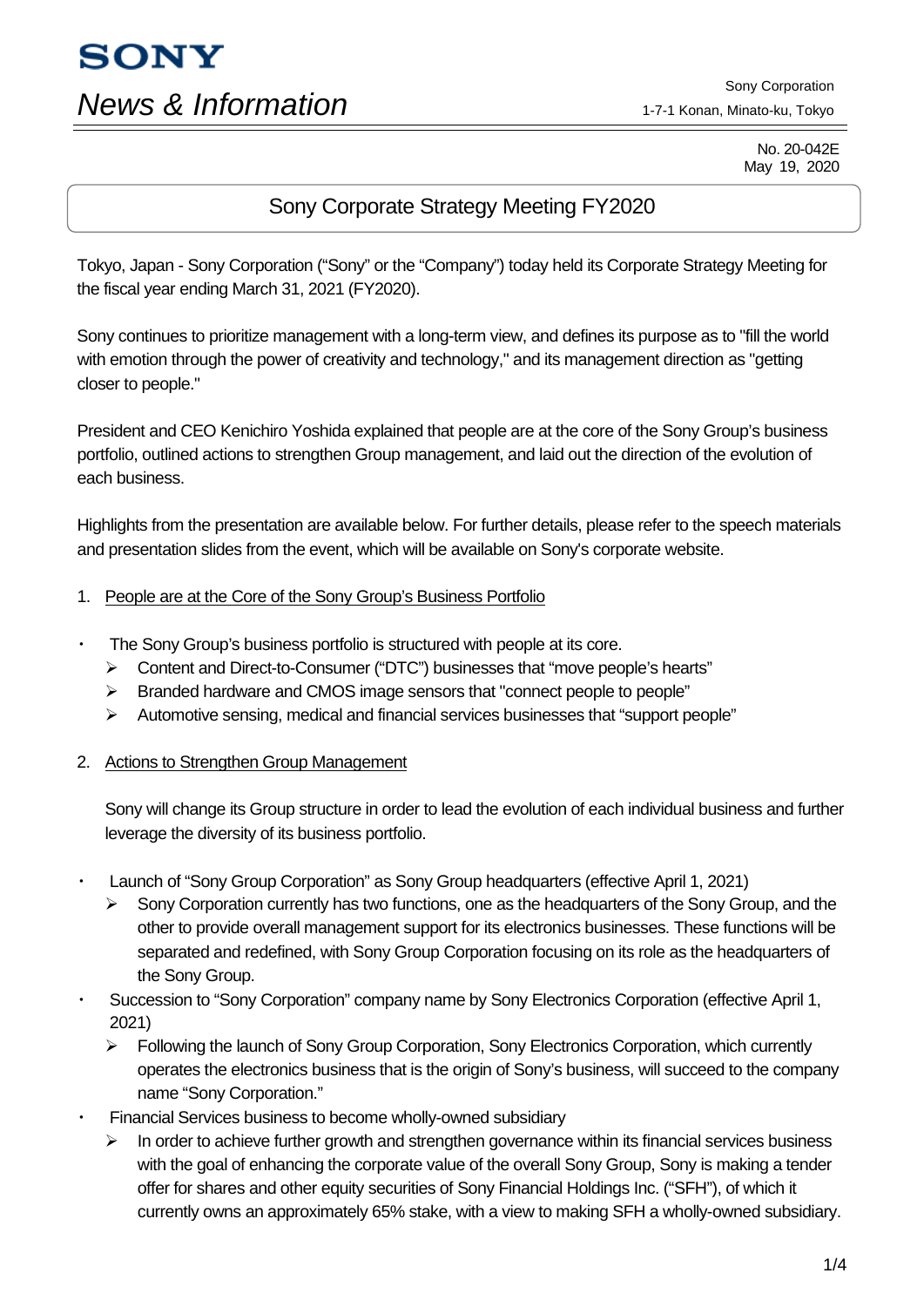*\*For details of the Sony Group's new organizational structure and tender offer for shares of SFH, please refer to the separate press releases issued today.*

#### 3. Direction of the Evolution of Each Business

#### <Game & Network Services>

- The launch of PlayStation®5, scheduled for the holiday season of this calendar year, will deliver even more immersive experiences on a game console. Higher speed, enhanced sensory perceptions generated by its revolutionary controller, and sound delivered in 3D audio will combine to realize truly next generation console game experiences unlike anything before.
- The PlavStation™Now cloud streaming game service and Remote Play functionality enable users to enjoy a seamless gaming experience anytime, anywhere.

#### <Music>

- Music is a business that is expected to grow steadily due to the strengthening of the music publishing business through the acquisition of EMI Music Publishing and the growth of the streaming market.
- The Sony Music Group, which combines recorded music and music publishing, was established in August last year. With a vision to become the most talent-friendly music company, the label and publishing teams are working together to support artists from all directions.
- In the Japanese music business, which has created hits in diverse areas of IP such as music, anime and character merchandising, artist management is an area of augmentation.

#### <Pictures>

- At a time when new DTC services are continuing to be introduced across the industry and demand for content is ever-increasing, Sony Pictures Entertainment is investing in the development of owned IP as well as strengthening its creative capacity, and continues to produce outstanding video entertainment across diverse genres.
- At the same time, Sony will continue to closely monitor the impact of the spread of COVID-19 on the consumption of video content going forward, working with the creative community and our supply chain partners including exhibitors towards resuming content releases.

#### <Animation>

- Sony intends to engage in Group-wide efforts to deliver Japanese anime to audiences around the world through its anime DTC services.
- In digital entertainment in China, where further growth is expected, Sony will strengthen its relations with local companies in areas such as anime, games and music. \*Animation is not classified as a segment in Sony's financial disclosure, and is included in the Game & Network Services, Music and Pictures segments.

#### <Electronics Products & Solutions>

- By continuing to introduce products and services that deliver reality and real-time through sound, video and communication technologies, Sony will aim to address the increasing need for remote solutions that connect people with people and people to things remotely.
- In the medical business, Sony will reinforce its efforts to contribute to the health of people over the long term by leveraging the imaging, display and mechatronics technologies it has cultivated over many years.
- In light of the impact of COVID-19 on product demand and supply chains, Sony will engage in initiatives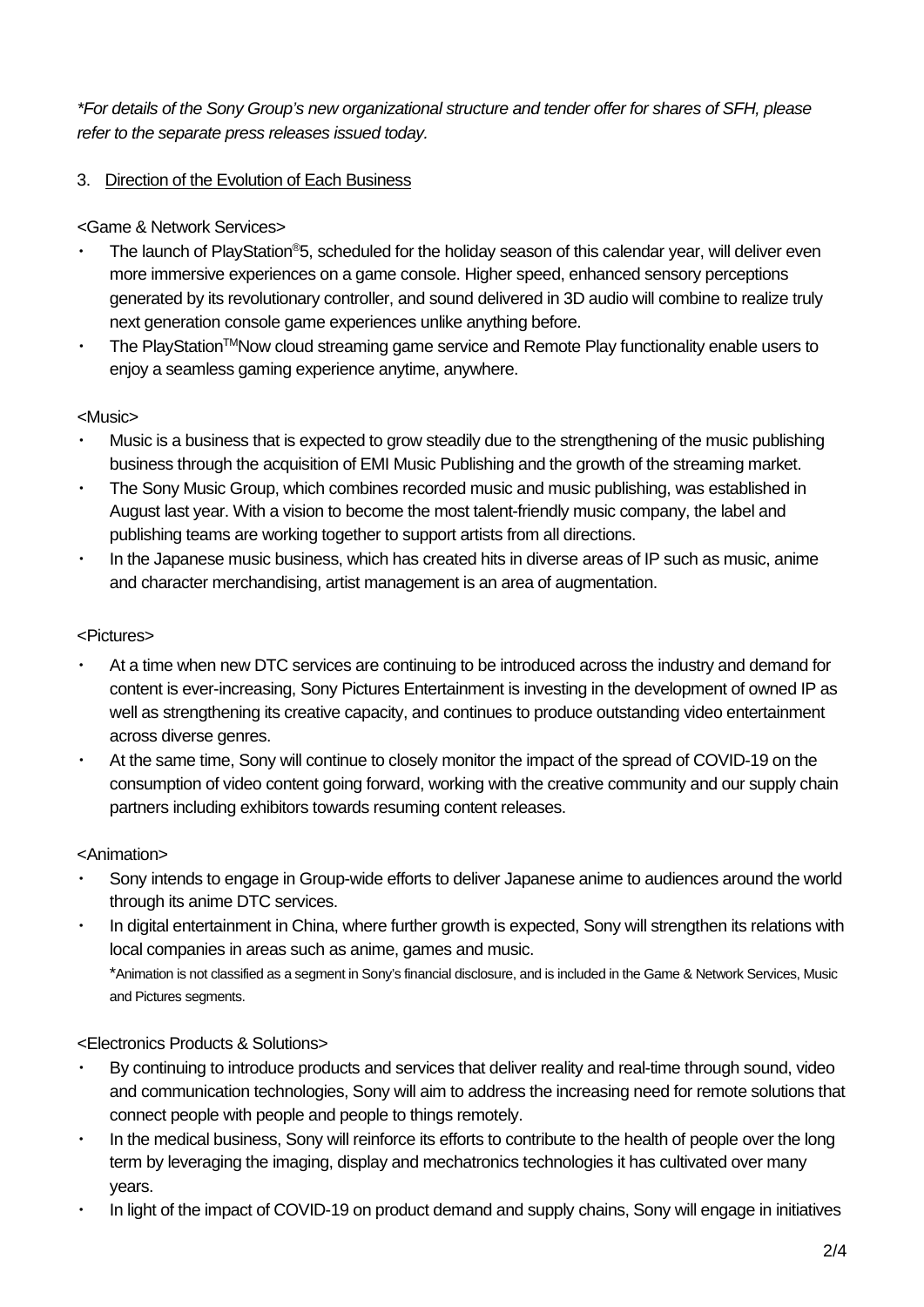to enhance its structure in response to these changes in its environment.

<Imaging & Sensing Solutions >

- Due to the uncertain market environment, Sony is carefully reviewing its capital expenditure plans in this segment in relation to projected demand through the fiscal year ending March 31, 2022, but its goals of maintaining the global number one position in imaging and gaining the global number one position in sensing remain unchanged.
- Sony is also strengthening its focus on sensing solutions for mobile devices that "connect people to people," and automotive sensing solutions that "support people," which are expected to grow over the long term.
- Based on its belief that image sensors will be key devices in the AI era, Sony intends to leverage its worldleading stacked CMOS image sensor technology and provide AI sensing solutions that deliver new value across a broad range of applications.

<Financial Services>

- Under the new SFH management team, initiatives will include measures to further increase the value generated by the "Lifeplanner" sales employees who constitute the core value of the life insurance business.
- ・ The Company will also explore further opportunities for synergies including leveraging Sony's technology in the Financial Services business.
- 4. Contribution to "People," "Society," and the "Planet"
- Sony's social mission is to create and deliver emotion. For people to be connected through emotion, it is necessary for people, society and the global environment to be healthy.
- Sony is taking various steps to address the environment, beginning with our contribution to the future of mobility, which will contribute to the environment in the future.
- As part of support measures in response to COVID-19, Sony launched a 100 million U.S. dollar global relief fund to support the medical, education and creative communities.
- Going forward, Sony will continue to contribute to people, society and the planet through all of its business operations and extensive social support activities.

#### **Cautionary Statement**

Statements made in this release with respect to Sony's current plans, estimates, strategies and beliefs and other statements that are not historical facts are forward-looking statements about the future performance of Sony. Forward-looking statements include, but are not limited to, those statements using words such as "believe," "expect," "plans," "strategy," "prospects," "forecast," "estimate," "project," "anticipate," "aim," "intend," "seek," "may," "might," "could" or "should," and words of similar meaning in connection with a discussion of future operations, financial performance, events or conditions. From time to time, oral or written forward-looking statements may also be included in other materials released to the public. These statements are based on management's assumptions, judgments and beliefs in light of the information currently available to it. Sony cautions investors that a number of important risks and uncertainties could cause actual results to differ materially from those discussed in the forward-looking statements, and therefore investors should not place undue reliance on them. Investors also should not rely on any obligation of Sony to update or revise any forward-looking statements, whether as a result of new information, future events or otherwise. Sony disclaims any such obligation. Risks and uncertainties that might affect Sony include, but are not limited to:

(i) Sony's ability to maintain product quality and customer satisfaction with its products and services;